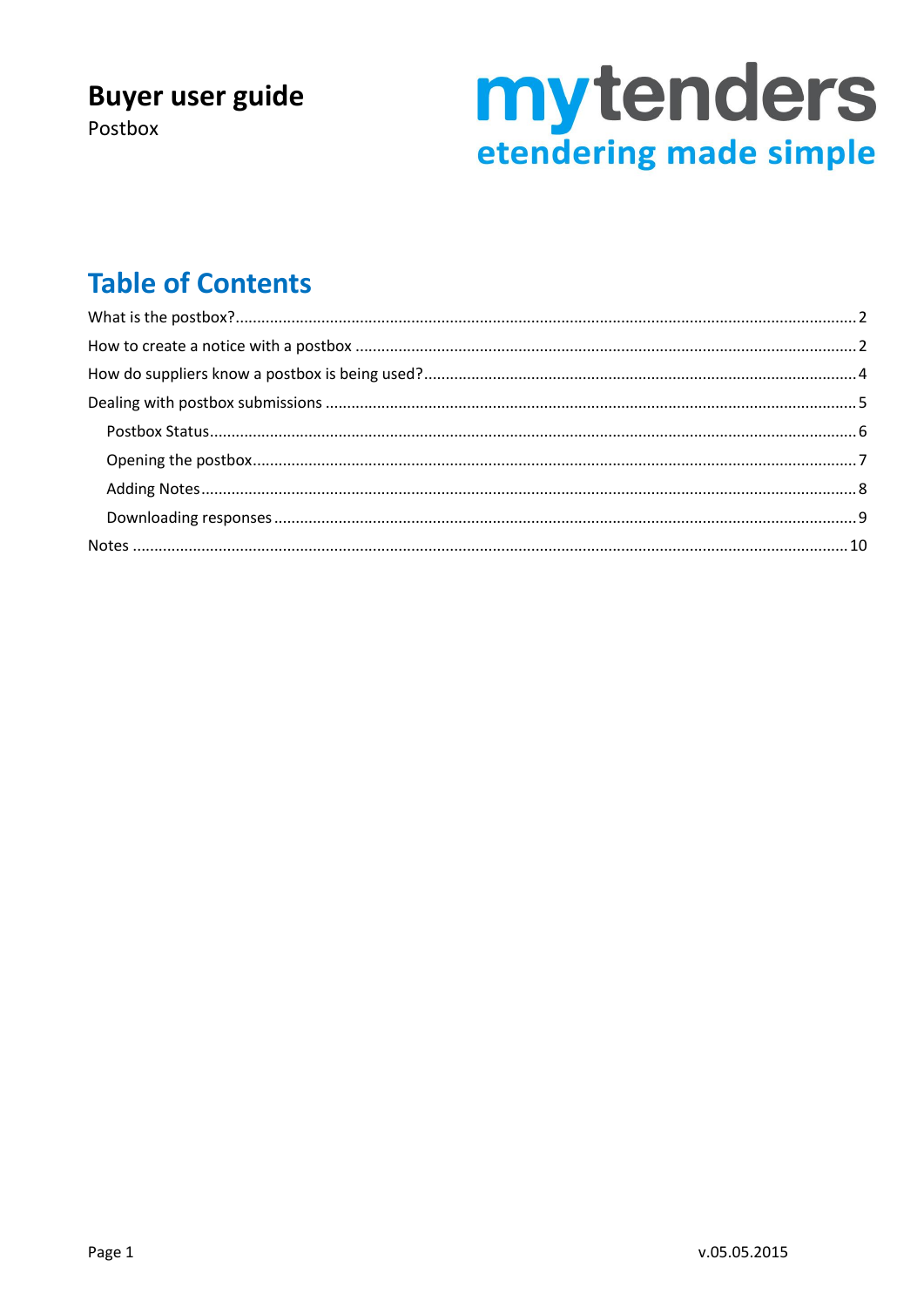### <span id="page-1-0"></span>**What is the postbox?**

The tender Postbox is an online submission facility which allows buyer to receive tender responses from suppliers electronically in a secure environment.

Responses are submitted through the portal and held in the secure Postbox until the deadline for responses has expired. Nominated members of a buying organisation can then unlock the Postbox to access the submissions.

The Postbox can be used for receipt of completed tender documents in an open procedure or completed PQQs in a restricted procedure.

Note: To use the Postbox for the second stage in a restricted procedure please see the Restricted Procedure Stage 2 user guide.

A full audit trail is kept of all access to the Postbox and a complete record of all supplier submissions is stored.

#### <span id="page-1-1"></span>**How to create a notice with a postbox**

During notice creation the publisher selects **Postbox** from the **Additional Notice Options** screen.

| <b>Additional Notice Options</b>                                                                            |                                                                                                                                                                                 |    |
|-------------------------------------------------------------------------------------------------------------|---------------------------------------------------------------------------------------------------------------------------------------------------------------------------------|----|
| Select any additional options that you would like for this notice.                                          |                                                                                                                                                                                 |    |
| Go to question:                                                                                             | <b>Additional Options</b>                                                                                                                                                       | Go |
| <b>Noted Interest</b>                                                                                       |                                                                                                                                                                                 |    |
| ■ Noted Interest (must be selected if you wish to use the additional options)                               |                                                                                                                                                                                 |    |
|                                                                                                             | Record details of suppliers interested in your notices. You can then issue clarifications, change deadline dates etc and the relevant suppliers will be informed automatically. |    |
| <b>Additional Options</b>                                                                                   |                                                                                                                                                                                 |    |
| Additional Documents                                                                                        |                                                                                                                                                                                 |    |
| Attach RFTs and any other supporting documentation for instant download by your suppliers.                  |                                                                                                                                                                                 |    |
| Questions and Answers                                                                                       |                                                                                                                                                                                 |    |
| Respond only once to questions, keeping all current and newly interested suppliers up to date in real-time. |                                                                                                                                                                                 |    |
| $\sqrt{\ }$ Postbox                                                                                         |                                                                                                                                                                                 |    |
| eTendering - receive and manage tender submissions in a secure environment.                                 |                                                                                                                                                                                 |    |
| <b>Next</b>                                                                                                 | <b>Save</b><br>Cancel                                                                                                                                                           |    |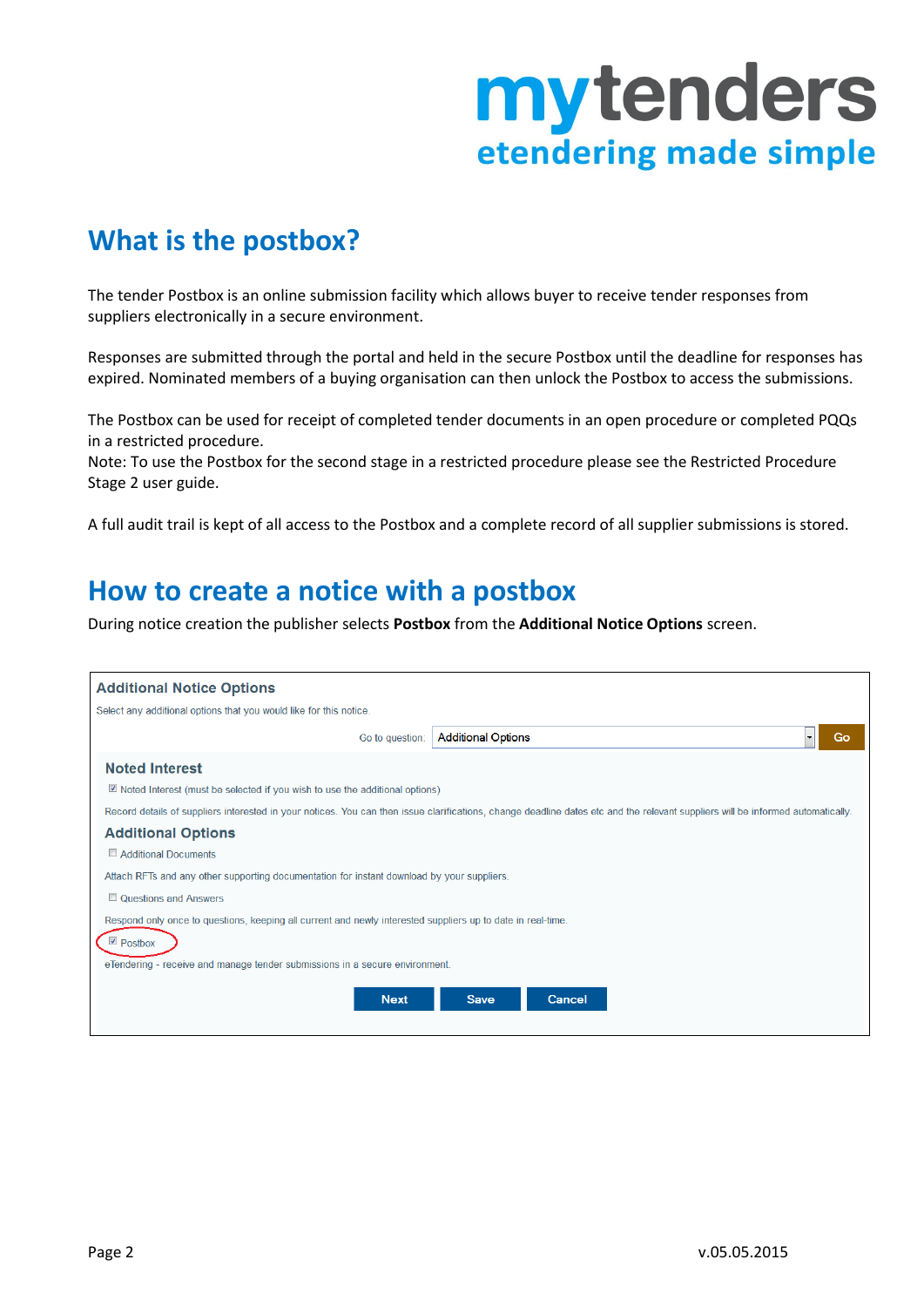On the **Tender Submission Postbox screen** the buyer is then asked to select the user(s) from their buying organisation to be given the rights to unlock the Postbox. Only those users with **Postbox Opener** access will appear in the list.

| <b>Tender Submission Postbox</b>                                                                                                                                                                                                                                        |             |
|-------------------------------------------------------------------------------------------------------------------------------------------------------------------------------------------------------------------------------------------------------------------------|-------------|
| You can elect to use the Tender Submission Postbox facility to receive responses from suppliers to your notice electronically. If you use the Postbox you must<br>designate one or more members of your organisation to 'unlock' the postbox after the notice deadline. |             |
| Postbox<br>Go to question:                                                                                                                                                                                                                                              | Go<br>▼     |
| Please select one or more members to unlock the postbox:                                                                                                                                                                                                                | <b>Next</b> |
| John Harrowgate (john.harrowgate@thecouncil.gov.uk)                                                                                                                                                                                                                     | <b>Save</b> |
| Jane Smith (jane.smith@thecouncil.gov.uk)                                                                                                                                                                                                                               |             |
|                                                                                                                                                                                                                                                                         | Cancel      |
|                                                                                                                                                                                                                                                                         |             |

Once the notice has been published the buyer will receive an e-mail confirming the details of the Postbox, which reads:

*Notice ID: MAY123456 Title: Supply of Stationery Deadline: 04/10/2009 12:00*

*The above notice has now been published. Responses to this tender will be received electronically and the following members of your buying organisation are responsible for the monitoring and opening of the tender Submission Postbox:*

#### *John Harrowgate Jane Smith*

*You can view the status of the Tender Submission Postbox for this notice here:*

(link to Postbox submission page)

*From there, the number of responses received to date can be viewed and when the deadline has passed the Postbox can be opened and full details of the responses viewed and documents downloaded.*

*Regards myTenders Website support Tel: 0800 222 9006*

#### **Note: The deadline for the Postbox is set by the date you provide in the Procedure Timescales Question.**

This is the date and time provided in the field: *Deadline for Receipt of Tender Documents* – Open Procedures *Deadline for Requests to Participate* – Restricted Procedures The deadline can be changed post publication if required.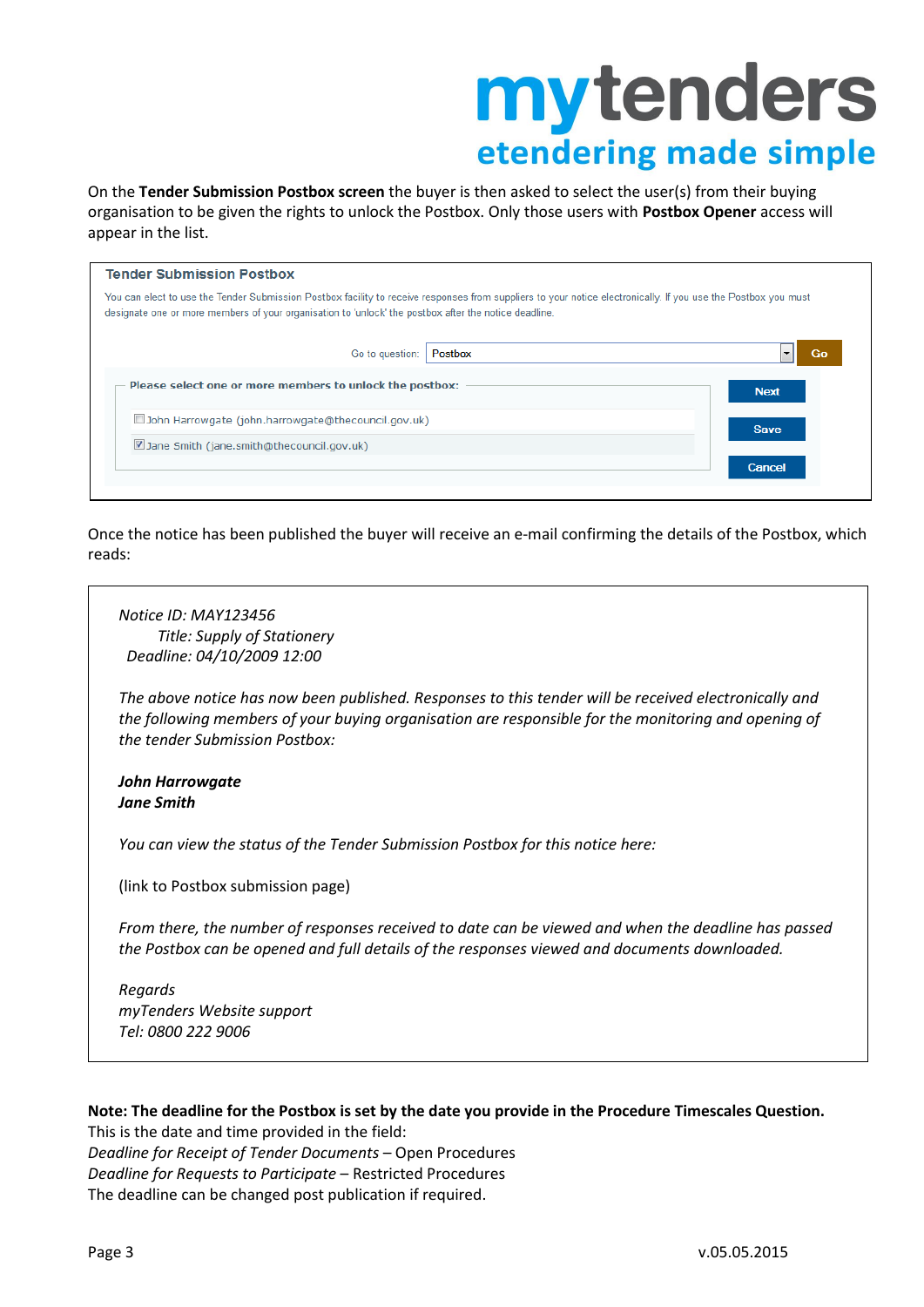

### <span id="page-3-0"></span>**How do suppliers know a postbox is being used?**

Once the notice is published on the portal it will appear on the **Notice Search** page displaying a yellow key icon denoting that the postbox can be used.

| <b>Recently Published Notices</b> |                                                                                                                                                            |   |  |  |  |  |
|-----------------------------------|------------------------------------------------------------------------------------------------------------------------------------------------------------|---|--|--|--|--|
|                                   | 149 records found. Jump to page $\vert 1 - \vert$ of 3<br>Go                                                                                               | м |  |  |  |  |
| Date                              | <b>Notice Details</b>                                                                                                                                      |   |  |  |  |  |
| 16/03/2015                        | <u>test</u><br>Reference No: MAR067284<br>Published By: User Guide Millstream<br>Deadline Date: 14-Dec-99<br>Notice Type: Contract Notice                  |   |  |  |  |  |
| 12/03/2015<br>办                   | <b>Construction works</b><br>Reference No: MAR067268<br>Published By: Millstream Associates Ltd<br>Deadline Date:<br>Notice Type: Prior Information Notice |   |  |  |  |  |

A link will also appear in the short description of the notice instructing suppliers to register their interest and instructing that the Postbox function will be used for this notice.

Any supplier who wishes to submit a Postbox response must record their interest in the notice on the portal. (Note: For more details on the supplier process please see the relevant user guide.)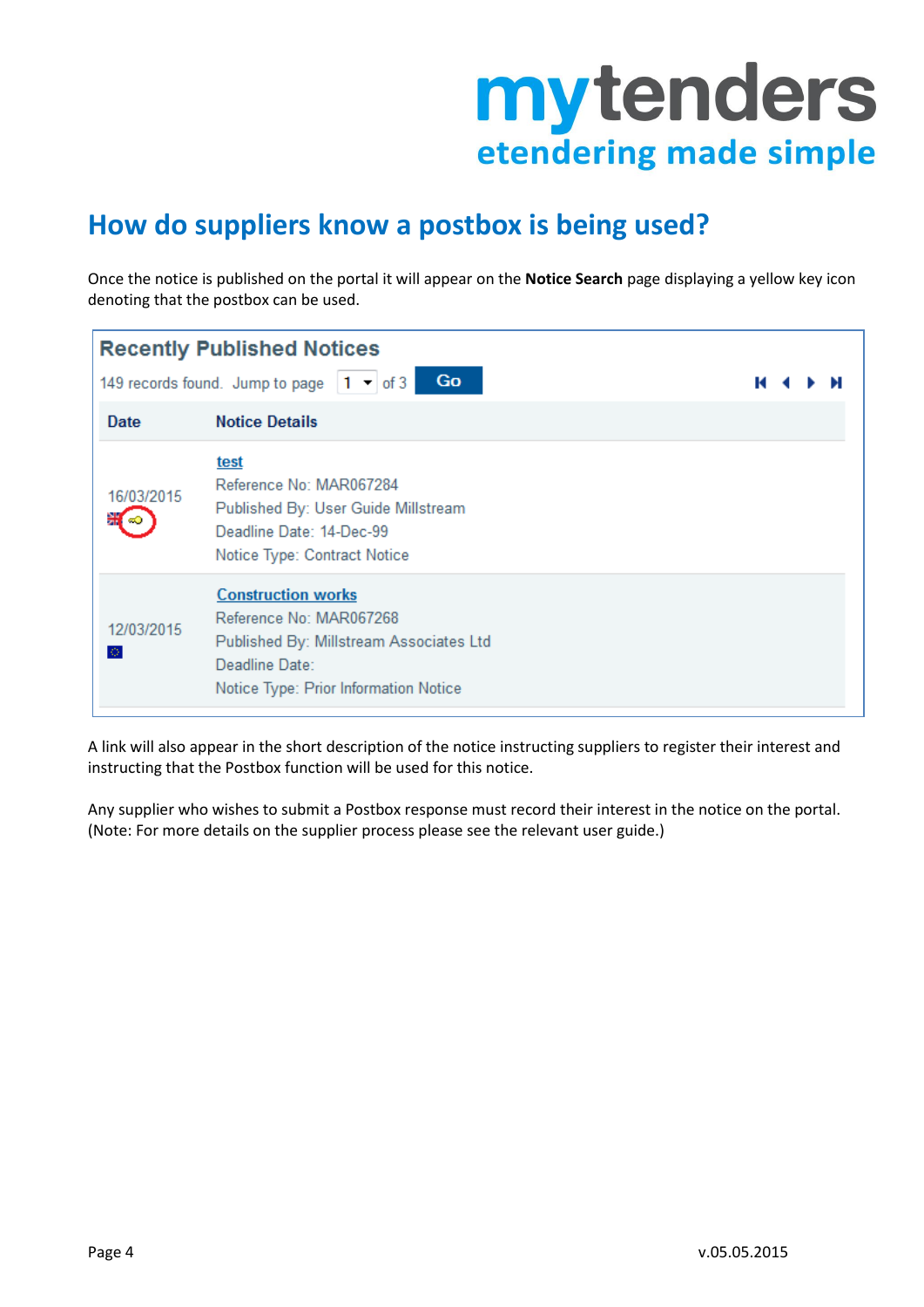### <span id="page-4-0"></span>**Dealing with postbox submissions**

Once a submission has been dispatched to the Postbox by the supplier, an e-mail is sent to all buyer users who have access to the Postbox. This e-mail reads:

*Notice ID: MAY123456 Title: Supply of Stationery Deadline: 04/10/2009 12:00*

*A response, reference 212, has been received for the notice shown above on (date and time)*

*You can view the current status of your Tender Submission Postbox for this notice at -*

(link to Postbox submission page)

*Regards, myTenders Website support Tel: 0800 222 9006*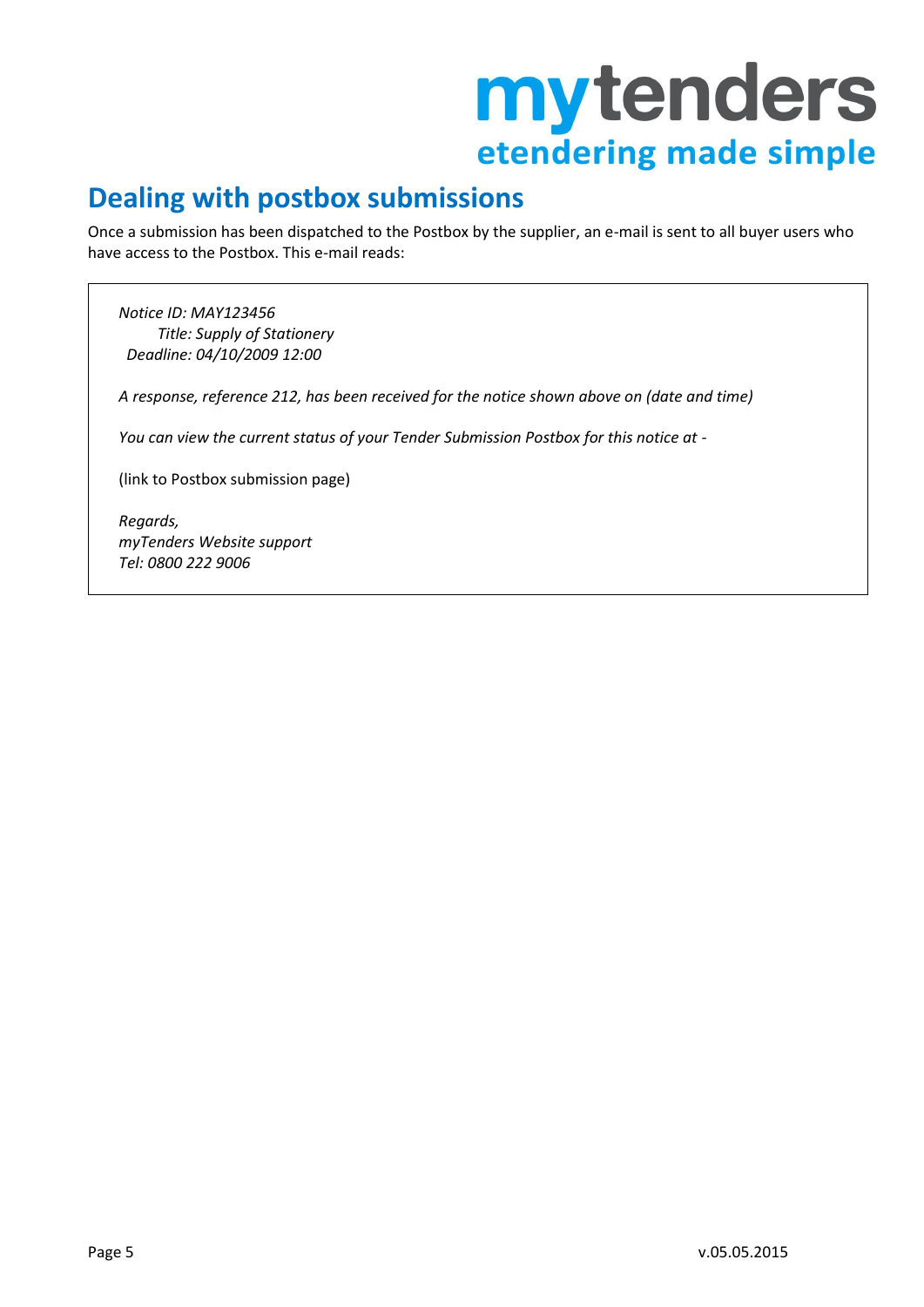#### <span id="page-5-0"></span>**Postbox Status**

The Postbox status page is only accessible by the buyer organisation Controller(s) and the selected openers. It is accessed by going to the published notice workspace (select **Buyer** in the header menu at the top and then select **Buyer Published Notices**), selecting the relevant notice title and then **View Submission Postbox** under **Additional notice options**.

| <b>Postbox Status</b>                  |                                                                                                                                                                                                                                    |               |                             |
|----------------------------------------|------------------------------------------------------------------------------------------------------------------------------------------------------------------------------------------------------------------------------------|---------------|-----------------------------|
|                                        | Details of the Tender Submission Postbox for this notice are shown below.                                                                                                                                                          |               |                             |
| <b>Postbox Details</b>                 | Title: test<br>Created: 16/03/2015 10:29 AM<br>Deadline: 14/12/2099 12:00<br>Status: Locked                                                                                                                                        |               |                             |
| <b>Current Responses</b>               |                                                                                                                                                                                                                                    |               |                             |
| ID                                     | <b>Created</b>                                                                                                                                                                                                                     | <b>Status</b> |                             |
| 11288                                  | 16/03/2015 13:31:28                                                                                                                                                                                                                | Not Submitted |                             |
|                                        | . Please note that the name of the supplier cannot be exposed until the postbox is unlocked.                                                                                                                                       |               |                             |
| post box.<br><b>Authorised Openers</b> | "Submitted' refers to responses completed and submitted by suppliers on the interest list to the post box.<br>Not Submitted' refers to responses partially created by suppliers on the interest list but not yet dispatched to the |               |                             |
|                                        |                                                                                                                                                                                                                                    |               | <b>Change Opener Access</b> |
| <b>Name</b>                            | <b>Email</b>                                                                                                                                                                                                                       | <b>Status</b> | <b>Unlocked</b>             |
| John Harrowgate                        | john.harrowgate@thecouncil.gov.uk                                                                                                                                                                                                  | Locked        |                             |
| Jane Smith                             | jane.smith@thecouncil.gov.uk                                                                                                                                                                                                       | Locked        |                             |

The postbox status page gives details of all responses that have been created. The response status shows the status of each response:

**Submitted** – Refers to responses completed and submitted to the postbox.

**Not Submitted** – Refers to responses partially created but not yet dispatched to the postbox.

Supplier details are not visible until the deadline for submissions has passed. The Postbox status page also lists the authorised Postbox openers which, if required, can be changed by the Controller selecting **Change Opener Access**.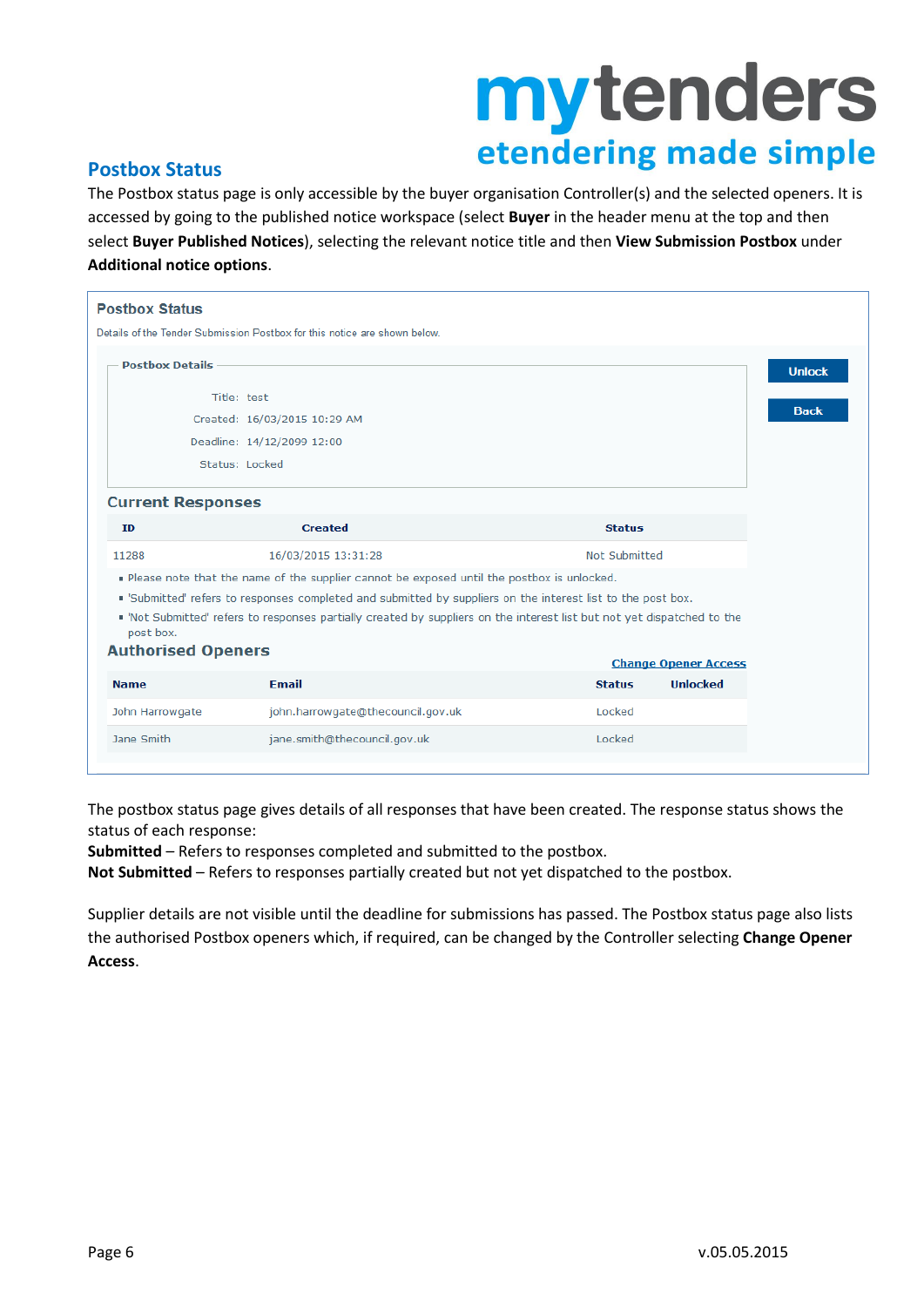#### <span id="page-6-0"></span>**Opening the postbox**

If one of the openers attempts to unlock the Postbox before the stated deadline, this will be unsuccessful and their attempt to open the Postbox will be logged in the access log.

Once the deadline has passed the nominated Postbox openers will receive an e-mail reminding them to log into the site to unlock the Postbox.

Before submissions can be accessed each selected user must select **Unlock**.

The time and date of each unlocking is recorded. Once all relevant users have unlocked the Postbox, the option to **Open** the Postbox will appear.

| <b>Postbox Status</b>                  |                                                                                                                                                                                                                                                                                                                                    |               |                     |
|----------------------------------------|------------------------------------------------------------------------------------------------------------------------------------------------------------------------------------------------------------------------------------------------------------------------------------------------------------------------------------|---------------|---------------------|
|                                        | Details of the Tender Submission Postbox for this notice are shown below.                                                                                                                                                                                                                                                          |               |                     |
|                                        | You have successfully unlocked your section of the postbox.                                                                                                                                                                                                                                                                        |               |                     |
| <b>Postbox Details</b>                 |                                                                                                                                                                                                                                                                                                                                    |               |                     |
|                                        | Title: test                                                                                                                                                                                                                                                                                                                        |               |                     |
|                                        | Created: 16/03/2015 10:29 AM                                                                                                                                                                                                                                                                                                       |               |                     |
|                                        | Deadline: 16/03/2015 12:00                                                                                                                                                                                                                                                                                                         |               |                     |
|                                        | Status: Unlocked                                                                                                                                                                                                                                                                                                                   |               |                     |
| <b>Current Responses</b>               |                                                                                                                                                                                                                                                                                                                                    |               |                     |
| <b>ID</b>                              | <b>Created</b>                                                                                                                                                                                                                                                                                                                     |               | <b>Status</b>       |
| 11288                                  | 16/03/2015 13:31:28                                                                                                                                                                                                                                                                                                                |               | Submitted           |
| 11308                                  | 16/03/2015 15:10:26                                                                                                                                                                                                                                                                                                                |               | Not Submitted       |
| post box.<br><b>Authorised Openers</b> | . Please note that the name of the supplier cannot be exposed until the postbox is unlocked.<br>"Submitted' refers to responses completed and submitted by suppliers on the interest list to the post box.<br>Not Submitted' refers to responses partially created by suppliers on the interest list but not yet dispatched to the |               |                     |
| <b>Name</b>                            | <b>Email</b>                                                                                                                                                                                                                                                                                                                       | <b>Status</b> | <b>Unlocked</b>     |
| John Harrowgate                        | john.harrowgate@thecouncil.gov.uk                                                                                                                                                                                                                                                                                                  | Unlocked      | 16/03/2015 15:13:11 |
| Jane Smith                             | jane.smith@thecouncil.gov.uk                                                                                                                                                                                                                                                                                                       | Unlocked      | 16/03/2015 15:12:05 |

On selecting **Open**, the **Postbox View** page is displayed and responses can be downloaded. The access log is also shown on this page.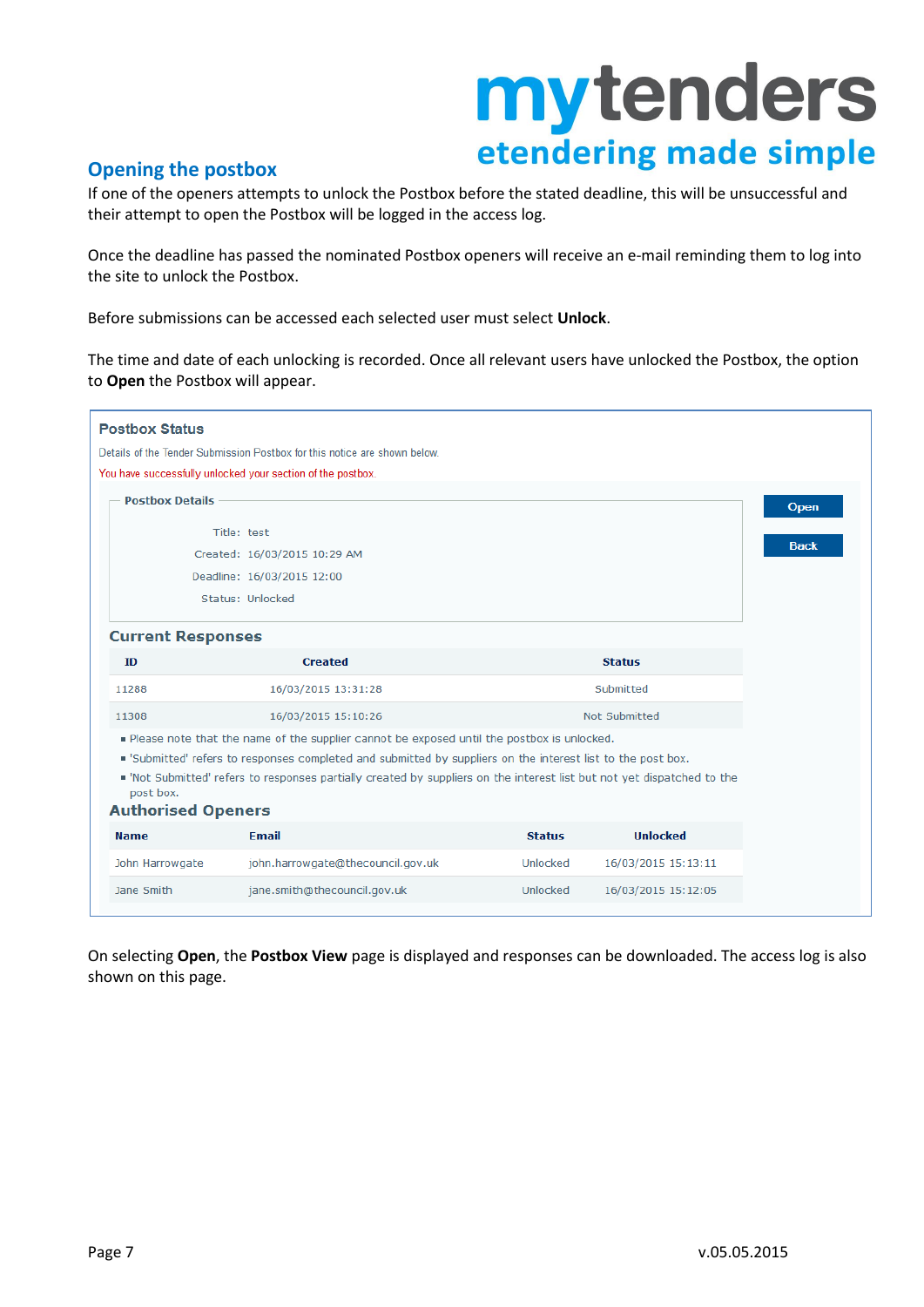#### <span id="page-7-0"></span>**Adding Notes**

After opening the postbox, Buyers have an option to add a note to the postbox by selecting **Create New**. When a note has been entered the Buyer must select **Save**. The note will be added and will display which Buyer added the note along with the date that the note was created. There is no limit on the number of notes that can be added to the Postbox.

| <b>Postbox View</b>    |                 |                              |                                                                                            |                                                                                                                                                             |                   |
|------------------------|-----------------|------------------------------|--------------------------------------------------------------------------------------------|-------------------------------------------------------------------------------------------------------------------------------------------------------------|-------------------|
|                        |                 |                              |                                                                                            | Details of the Tender Submission Postbox for this notice are shown below. To view the full supplier details and download the supporting documents click the |                   |
|                        |                 |                              | appropriate ID. To download the entire postbox into a zip file click on the relevant link. |                                                                                                                                                             |                   |
| <b>Postbox Details</b> |                 |                              |                                                                                            |                                                                                                                                                             |                   |
|                        |                 | Ref: MAR067284               |                                                                                            |                                                                                                                                                             |                   |
|                        | Title: test     |                              |                                                                                            |                                                                                                                                                             |                   |
|                        |                 | Created: 16/03/2015 10:29 AM |                                                                                            |                                                                                                                                                             |                   |
|                        |                 | Deadline: 16/03/2015 12:00   |                                                                                            |                                                                                                                                                             |                   |
|                        |                 |                              | Download: Download all postbox responses (Zip File)                                        |                                                                                                                                                             |                   |
|                        |                 |                              |                                                                                            |                                                                                                                                                             |                   |
| <b>All Responses</b>   |                 |                              |                                                                                            |                                                                                                                                                             |                   |
| ID                     | <b>Received</b> |                              | <b>Supplier Name</b>                                                                       | <b>Late Responses</b>                                                                                                                                       |                   |
| 11288                  |                 | 16/03/2015 15:10:20          | Millstream - AA0014                                                                        |                                                                                                                                                             |                   |
|                        |                 |                              |                                                                                            |                                                                                                                                                             |                   |
| <b>Postbox Notes</b>   |                 |                              |                                                                                            |                                                                                                                                                             |                   |
|                        |                 |                              |                                                                                            |                                                                                                                                                             |                   |
|                        |                 |                              |                                                                                            |                                                                                                                                                             | l 39 ঞ            |
| Created                | <b>Notes</b>    |                              |                                                                                            | <b>Who</b>                                                                                                                                                  | <b>Create New</b> |

| <b>Post Box Note</b><br>Please enter the text for the note below and click Save to create a new note. |                |
|-------------------------------------------------------------------------------------------------------|----------------|
| Note<br>test note 1                                                                                   | Save<br>Cancel |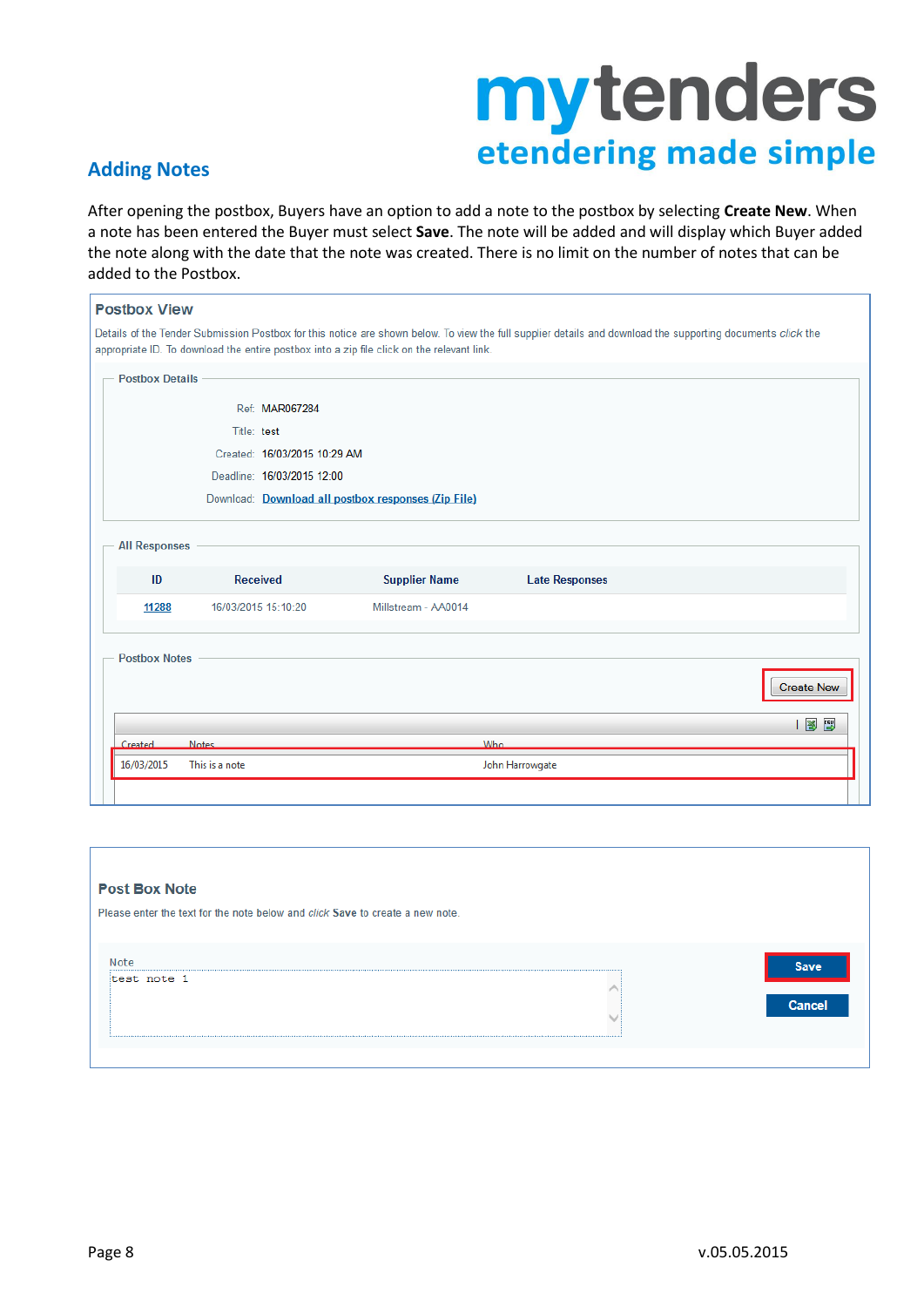#### <span id="page-8-0"></span>**Downloading responses**

The open Postbox only lists completed submissions. The original responses are stored in the system and can be downloaded as many times as required. Each response has a unique reference number which is provided to the supplier when they successfully submit their response.

You can download the entire Postbox into a zip file by selecting the **Download all postbox…** link. This should generate a pop up window asking whether you want to save or open the file.

| <b>Postbox View</b>        |                     |                              |                                                                                            |                                                                                                                                                             |                           |
|----------------------------|---------------------|------------------------------|--------------------------------------------------------------------------------------------|-------------------------------------------------------------------------------------------------------------------------------------------------------------|---------------------------|
|                            |                     |                              | appropriate ID. To download the entire postbox into a zip file click on the relevant link. | Details of the Tender Submission Postbox for this notice are shown below. To view the full supplier details and download the supporting documents click the |                           |
| <b>Postbox Details</b>     |                     |                              |                                                                                            |                                                                                                                                                             |                           |
|                            |                     | Ref: MAR067284               |                                                                                            |                                                                                                                                                             |                           |
|                            | Title: test         |                              |                                                                                            |                                                                                                                                                             |                           |
|                            |                     | Created: 16/03/2015 10:29 AM |                                                                                            |                                                                                                                                                             |                           |
|                            |                     | Deadline: 16/03/2015 12:00   |                                                                                            |                                                                                                                                                             |                           |
|                            |                     |                              | Download Download all postbox responses (Zip File)                                         |                                                                                                                                                             |                           |
| <b>All Responses</b><br>ID | <b>Received</b>     |                              | <b>Supplier Name</b>                                                                       | <b>Late Responses</b>                                                                                                                                       |                           |
| 11288                      | 16/03/2015 15:10:20 |                              | Millstream - AA0014                                                                        |                                                                                                                                                             |                           |
| <b>Postbox Notes</b>       |                     |                              |                                                                                            |                                                                                                                                                             | <b>Create New</b><br>  图图 |
| Created                    | <b>Notes</b>        |                              |                                                                                            | Who                                                                                                                                                         |                           |
| 16/03/2015                 | This is a note      |                              |                                                                                            | John Harrowgate                                                                                                                                             |                           |

Within the zip file there will be a folder containing all responses and a .txt file listing the responses and the postbox details.

Each response is provided in its own folder and contains each document the supplier uploaded to their response as well as a .txt file detailing the response.

You can also view and download responses individually by selecting the supplier name.